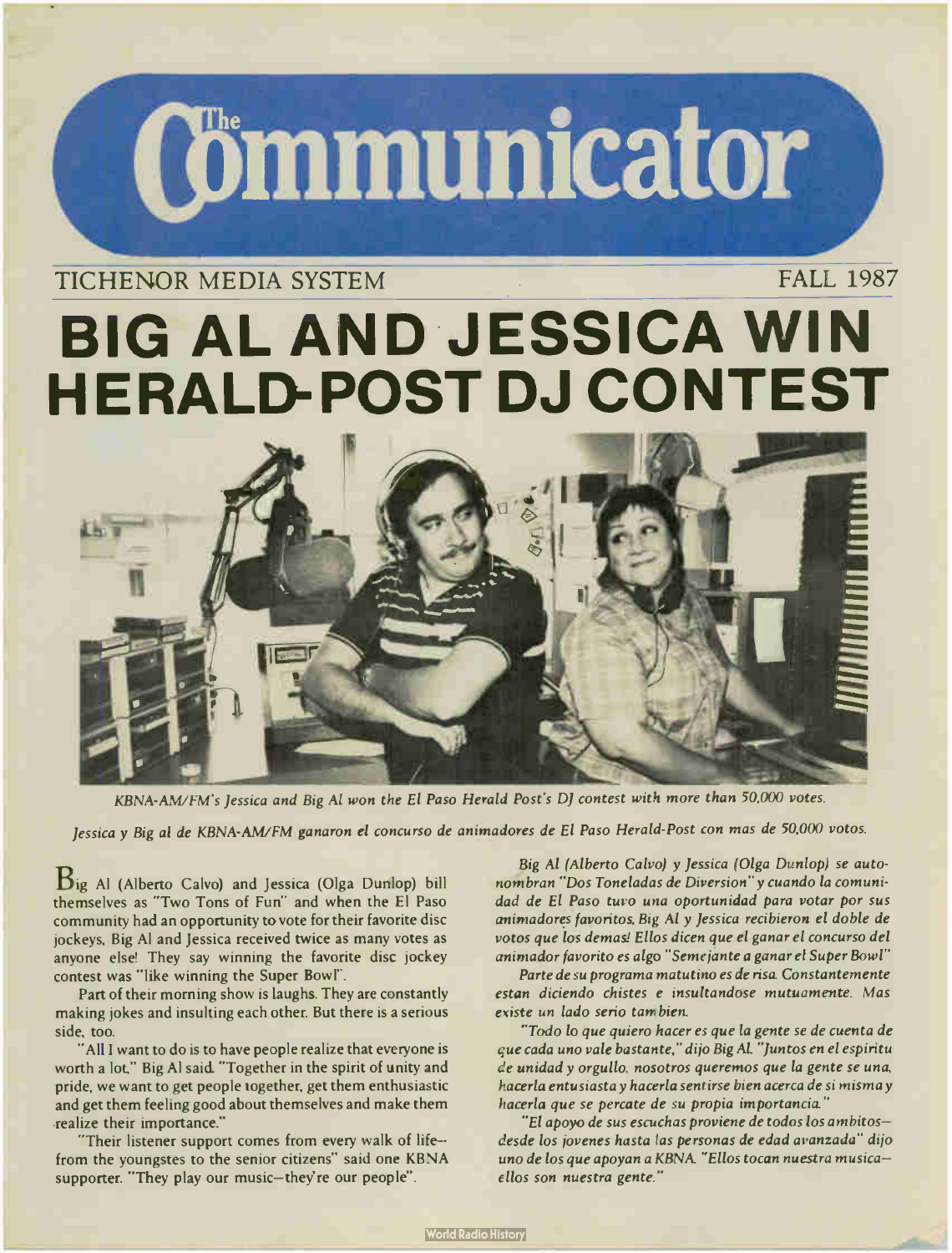## MANAGERS SELECT SALES PERSONS OF THE QUARTER

I he Tichenor Media System '88 Sales Recognition Plan was implemented on June 1st To be eligible to participate in the plan, an account executive must have a minimum of 6 months experience within the station's sales department and have quotas established by the Sales Manager. A point system was devised, awarding points for accomplishments in prospecting, selling and collecting.

Each month and each quarter an account executive is recognized as the outstanding achiever in the department At the end of the year, the sales person who has accumulated the most points will be awarded the President's Cup and will be given a \$5,000 cash bonus or two free round trip tickets to anywhere American Airlines flies.

The following individuals earned the honor of being named Sales Person of the Second Quarter for their stations. Congratulations to all five!



PAM HALE KELT

Pam has maintained the position of top biller by exceeding her projections by 10% each month and has consistently kept her collections in the 90 day column at 4% or less.

Gerard had no accounts receivable in July and kept his collections under 5% in August and September. He also generated 11 new accounts for KCOR during the past quarter. Gerard has only been with the station 9 months.



GERARD R. C. PASTRANO **KCOR** 



#### CHUCK McKASSON **KGBT**

Chuck exceeded his sales quota by 12%; established 14 new accounts and kept his collections over 60 days down to 10%.



TERESITA ORTIZ WIND

Teresita held her collections to below 5% for the entire quarter. She is excellent at client servicing and 100% of her clients are on the air 52 weeks a year!

Efraim achieved 42.5% over his sales goal with a monthly average of \$54,700! He has been with WOJO 7 years. Prior to joining WOJO Efraim was an opera singer for over twenty years.



EFRAIM LOPEZ ZACARIAS WOJO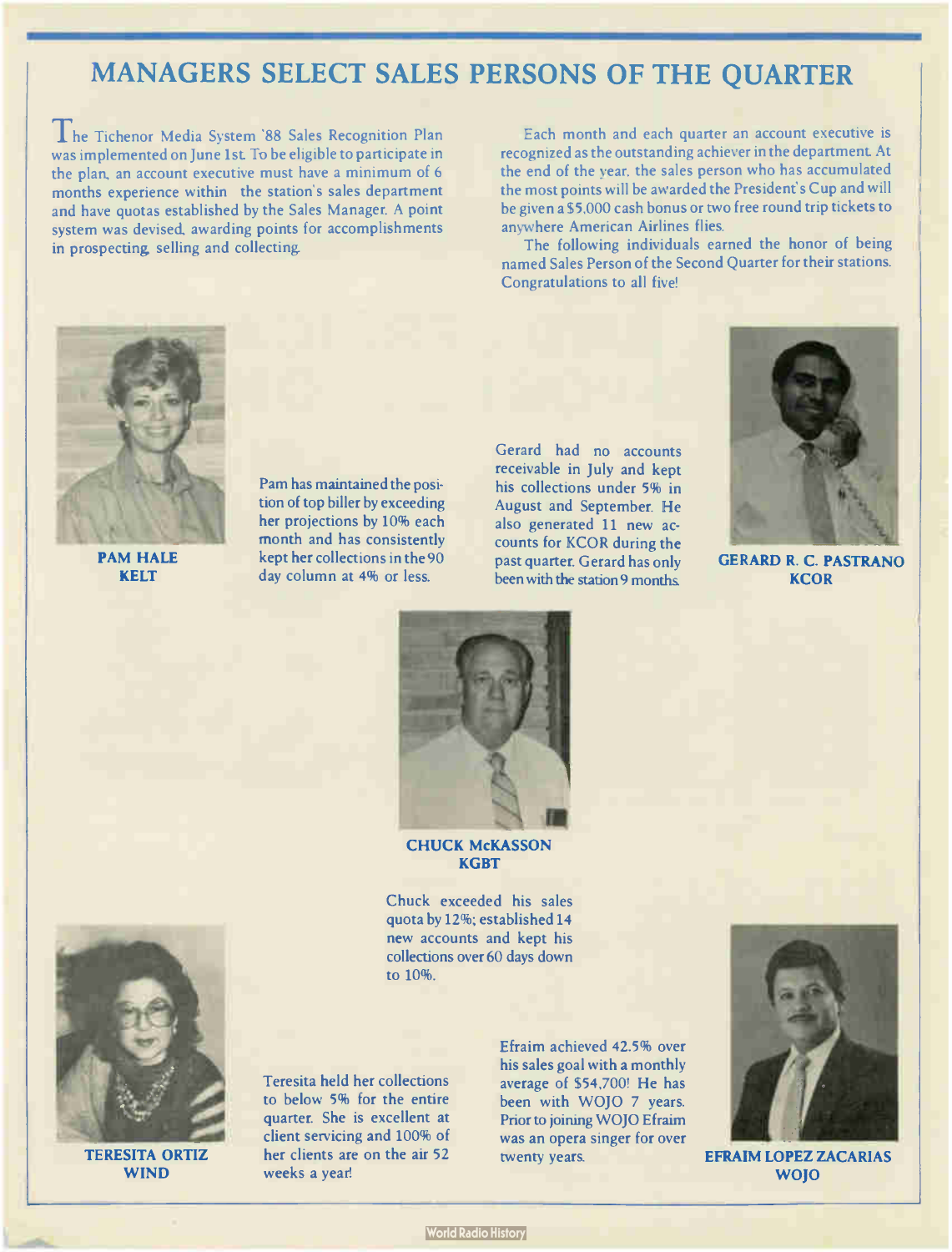



SAMUEL PEREZ CORDOBA ALBERTO COLLAZO



Awarm welcome to Alberto Callazo and Samuel Perez Cordoba who have recently joined the KLAT programming department. Alberto and Samuel have teamed up with Armando Reyna Rendon and Martha Pruneda to form the crazy group that hosts the "Cada Loco Con su Tema" program ("Each Nut With His Own Story") aired weekday mornings at la Tremenda Alberto Collazo was born and raised in Monterrey where he studied at the Institute of Technology and graduated with a degree in Accounting. He then began acting in diverse amateur theatres. He came to the U.S\_ to continue with his acting career and in addition to "Cada Loco Con su Tema" works weekends at La Tremenda Samuel Perez Cordoba is also from Mexico City where he studied at the Conservatory of Music He is an accomplished bass player and has worked as a musician in Mexico for several years.



Una calida bienvenida para Alberto Collazo y Samuel Perez Cordoba quienes recientemente han entrado al departamento de programacion de KLAT. Alberto y Samuel se han unido a Armando Reyna Rendon y Martha Pruneda para formar el extravagante grupo que anima el programa "Cada Loco con su Tema'' que sale al aire todas las mananas en La Tremenda\_ Alberto Collazo nacio y se crio en Monterrey en donde estudio en el Instituto Tecnologico y se graduo en contabilidad\_ Fue entonces que comenzo a actuar en varios teatros de aficionados. Se vino a los Estados Unidos para continuar con su carrera de actuacion y ademas de participar en " Cada Loco con su Tema" trabaja los fines de semana en La Tremenda\_ Samuel Perez Cordoba es originario de la ciudad de Mexico en donde estudio en el Conservatorio Nacional de Musica Es un consumado ejecutante del tontrabajo y ha trabajado en Mexico como musico por varios anos.

The Houston Association of Radio Broadcasters held its annual award luncheon and KLAT won a First Place award in the Spanish/National category for the Tecate Beer Radio Commercial produced by Bozell Jacobs Kenyon and Eckhart. Ricardo Castillo (r) receives the First Place award for the Tecate Beer Spanish- National Radio commercial from Mr. Ken Polk (I) of the Houston Association of Radio Broadcasters.

Las Asociacion de Radiodifusores de Houston tuvo su comtda anual de reconocimiento y KLAT gano un premio al Primer Lugar en la categoria Nacional/ Espanol por el Comercial Radiofonico de la Cerveza Tecate producido por Bozell Jacobs Kenyon y Eckhart

Ricardo Castillo (d) recibe el premio al Primer Lugar por el comercial Radiofonico Nacional-Espanol de la Cerveza Tecate de manos del senor Ken Polk (i) de la Asociacion de Radiodifusores de Houston.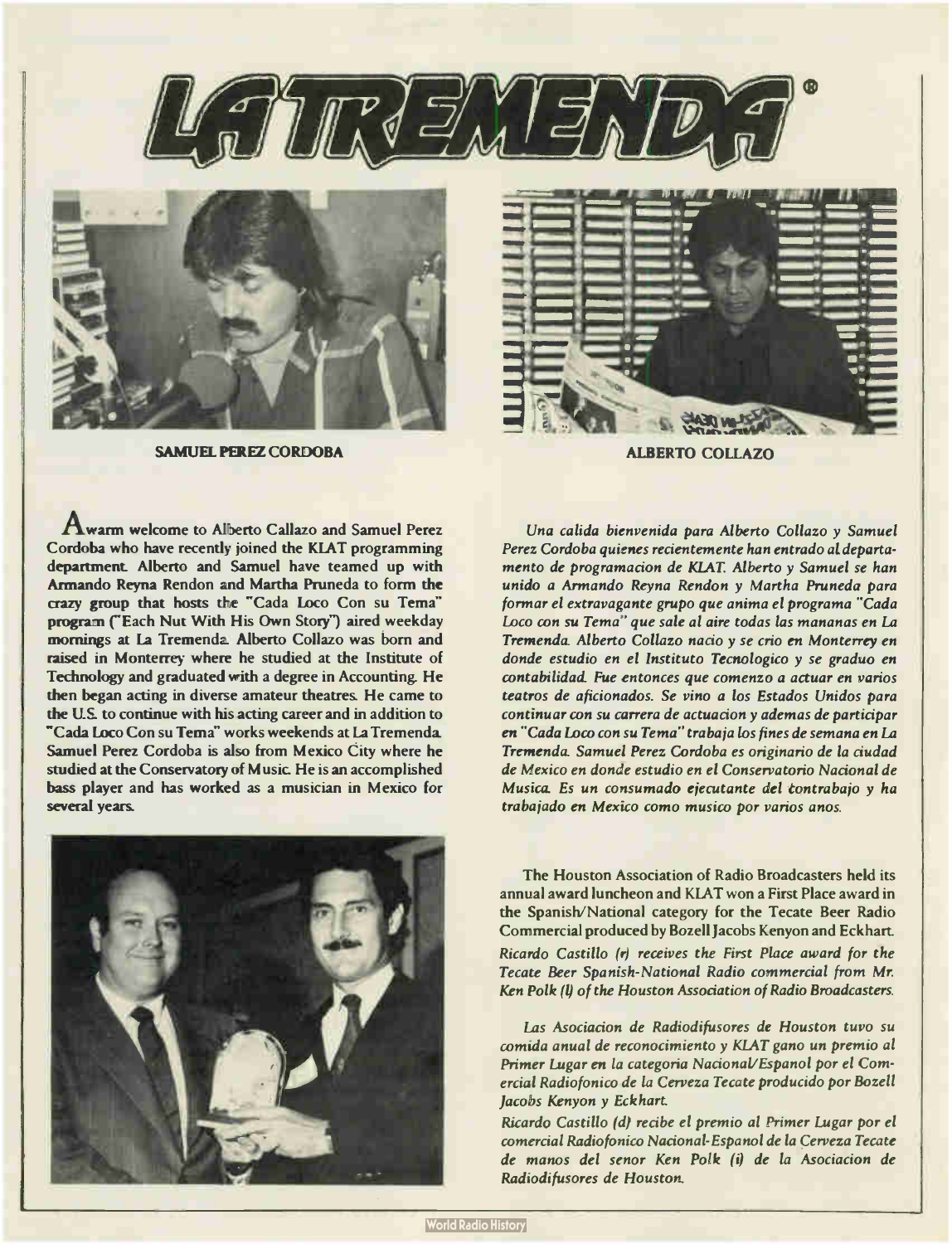



PURA GARZA



Pura Garza has rejoined the KGBT Radio sales staff. Pura sold for KGBT in 1984-5. She and her husband ran their own business in Mission for 12 years. Pura has most recently been selling insurance.

Pura Garza ha reingresado al departamento de yentas de KGBT Radio. Pura vendio para KGBT en 1984-5. Ella y su esposo atendieron su negocio propio en Mission por doce anos. Mas recientemente, Pura has estado vendiendo seguros.

Ricardo Gonzalez is KGBT's new Account Executive. Ricardo served twenty-five years with the U.S. Border Patrol\_ Since his retirement in 1986, he has been selling real estate.

Ricardo Gonzalez es el mas nuevo agente de yentas de KGBT. Ricardo estuvo 25 anos en la U.S. Border Patrol. Desde su retiro en 1986. ha estado vendiendo bienes raices.

#### RICARDO GONZALEZ

Dieciochomil personas desafiaron un clima de 100 grados para asistir al Cuarto Festival Anual Hispano del Magico Valle de KGBT Radio el 4 de julio en los Terrenos de la Exposicion Ganadera en Mercedes. El festival comenzo al mediodia y por <sup>11</sup> horas la multitud se divirtio con 15 bandas instaladas en dos escenarios.

El 7 de septiembre. " La Ruleta Futbolistica 1987" se lanzo al aire. Las llamadas telefonicas se reciben de todo el Valle a solicitud del locutor. Un afortunado escucha por hora tendra la oportunidad de adivinar correctamente el equipo de futbol en la "Ruleta Futbolistica 1987". Los equipos consisten en escuelas secundarias del Valle en la competencia de 3A, 4A y 5A. Si el escucha adivina correctamente el equipo, ganara la cantidad acumulada hasta el momento (es posible que la cantidad llegue hasta \$8,000.) Pero si no acierta, \$20 se agregan a la cantidad cada hora hasta que alguien gane.

El locutor de KGBT Hugo de la Cruz fue invitado para ir a un encuentro con el Papa Juan Pablo Segundo en Detroit, Michigan, durante la Gira del Papa por Estados Unidos. Hugo fue uno de siete diaconos escogidos de la Diocesis de Brownsville para asistir.

Eighteen thousand people braved 100 degree weather to attend KGBT Radio's Fourth Annual Magic Valley Hispanic Festival July 4 at the Mercedes Livestock Showgrounds. The festival began at noon and for 11 hours the crowds were entertained by 15 bands on two stages.

On September 7th " Football Roulette 1987" hit the air. Calls are received Valley- wide at the announcer's request One lucky listener per hour will have a chance at guessing the correct football team on " Football Roulette 1987". Football teams consist of Valley high schools in 3A, 4A and 5A competition If the listener correctly guesses the team, they will win the accumulated pot (it is possible for the pot to amount to \$8,000). But if they fail to guess correctly, \$20 is added to the pot every hour until someone wins.

KGBT Announcer Hugo de la Cruz was invited to meet with Pope John Paul Il in Detroit, Michigan during the Pope's United States Tour. Hugo was among seven deacons chosen from the Brownsville Diocese to attend.



KGBT Announcer Ramon Tellez watches as the crowds start to arrive at the Mercedes Livestock Showgrounds July 4th.

El locutor de KGBT Ramon Tellez observa como la gente comienza a llegar a los terrenos de la Exposicion Ganadera de Mercedes el 4 de julio.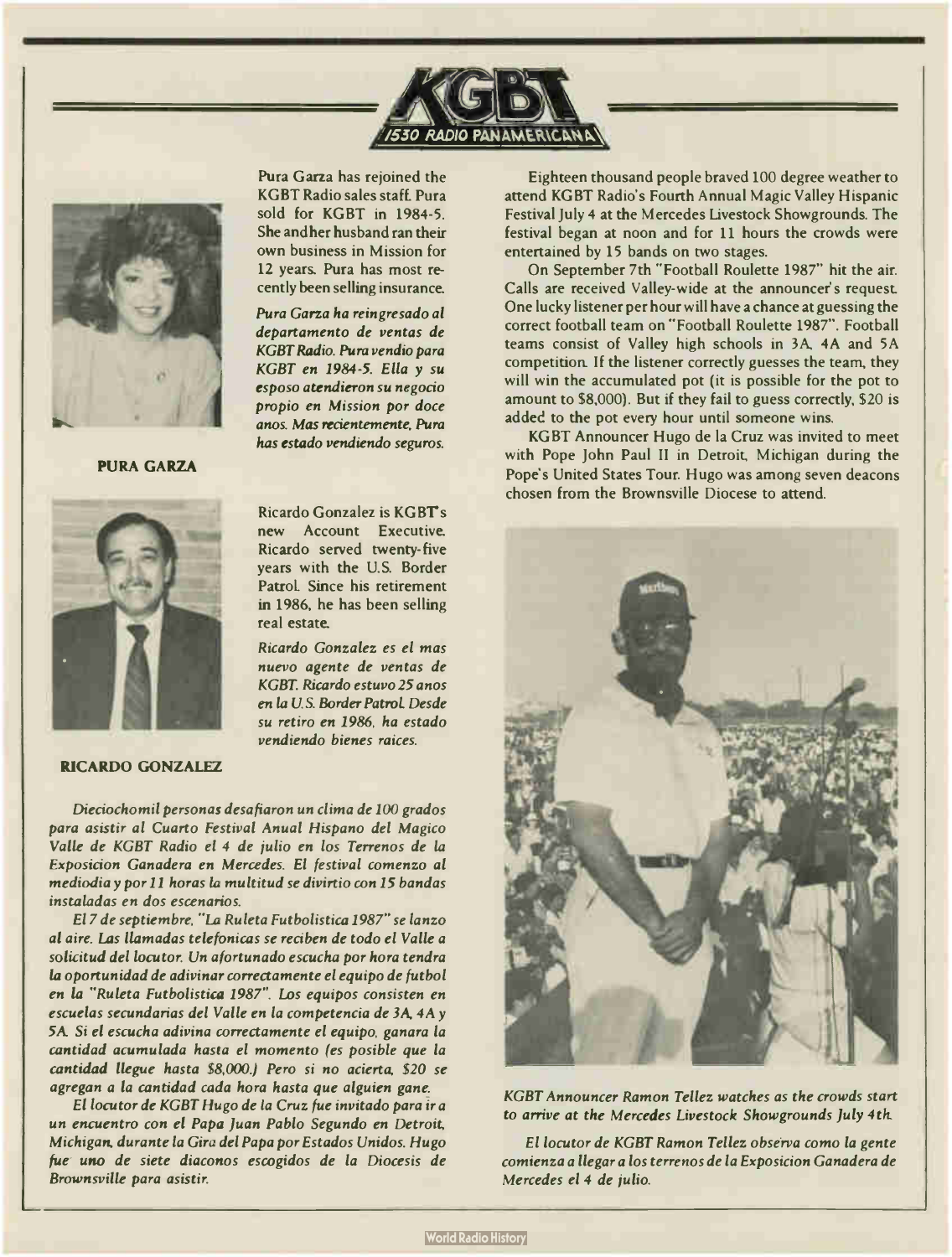K° LITE 9<sup>4</sup> /<sup>2</sup> lite Rock

K-Lite celebrated its third birthday throughout the month of September. On September 25th the station hosted a Valley- style blow out with Johnny Dee and the Rocket 88's at the Villarreal Convention Center in McAllen.

The station received lots of help from their celebrity friends wishing the K-Lite Krew a happy 3rd birthday:

- Patrick Swayze of " Dirty Dancin"
- Reo Speedwagon's Kevin Cronin
- Restless Heart's John Deitrich
- Dan Hill
- Carly Simon
- Force MD's

Cinemark Theaters and K- Lite gave away a movie a week for an entire year. Listeners called in when K-Lite gave them the cue. Through the phone call, they registered for the September 20th drawing by wishing K-Lite a Happy Birthday that was played back on the air.

After a very successful first year, K-Lite renewed their Solid Gold Saturday Night contract for another year. And Supergold made its debut on K-Lite in mid- July. These two programs are America's most highly rated oldies shows.

K-Lite was one of a very few select stations across the country granted market exclusive broadcast rights to Billy Joel Live in Leningrad Russia It was the first time an American artist's performance was beamed back to the United States for live broadcast K- Lite was proud to be a part of an historic international moment.

A lot of stations say they play a lot of music, but K-Lite has always played the most music in the Valley. Instead of just saying it, though, we proved it! Listeners were asked to guess how many songs K-Lite would play during MOST MUSIC AUGUST. Eli Ochoa of Progresso hit the nail on the head! Her guess of 11,798 songs was worth a panasonic K-Lite Kompact Disc Player and almost \$200 worth of K-Llte Kompact Discs.



The crowds were ready as KGBT personnel tossed prizes into the audience during the evening performances of the Fourth Annual Magic Valley Hispanic Festival.

La multitud estaba lista cuando el personal de KGBT lanza premios a la audiencia durante las presentaciones nocturnas del Cuarto Festival Anual Hispano del Magico Valle.

Jose Roel Leal - Announcer. J. R. is a graduate of the Columbia School of Broadcasting and the T.S.T.L Electronic Servicing program. He has worked as an announcer for  $2\frac{1}{2}$  years at radio stations KRIO, KITM, and B-104.



J. R. LEAL

Pat Young - Account Executive. Pat earned his B.A. degree in Communications at Baylor University and his Masters degree in Speech and Theater at Southwest Texas State University. He has experience with three radio stations and was most recently an account executive/ media buyer with Butler Advertising in Brownsville.



CHARLES PAT YOUNG

Rene Zarate - Announcer. Rene is a graduate of Edinburg High School and studied Electronic Technology at T.S.T.I. He has held a variety of jobs since graduation, including announcing for KCTM FM 103 in Rio Grande City.



RENE ZARATE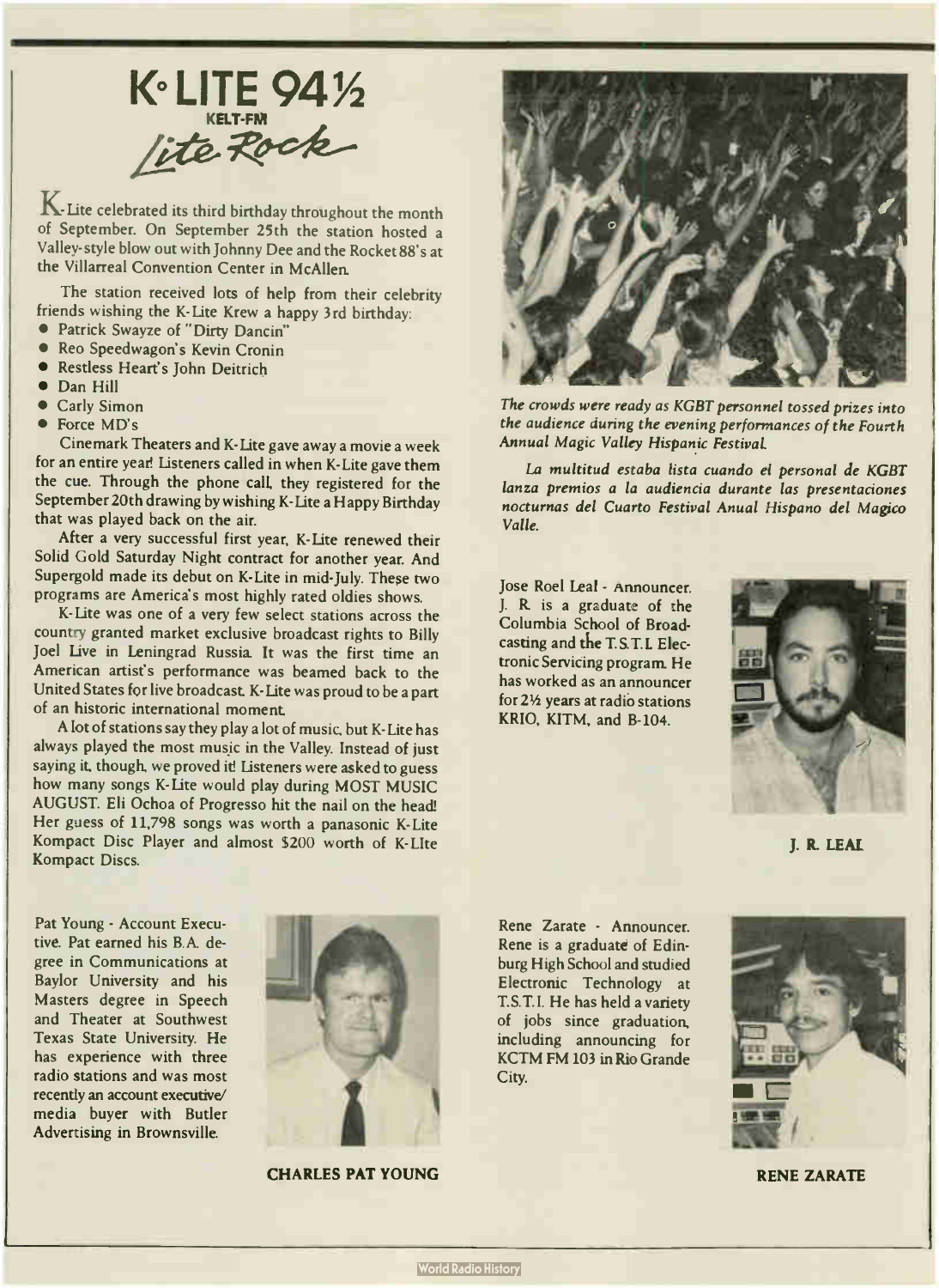

#### RUDY VALADEZ

Rudy Valadez - Account Executive. Rudy has lived in Houston most of his life. He has extensive experience in the restaurant and furniture businesses. He and his wife Jeanette have six children and seven grandchildren.

Rudy Valadez - agente de yentas. Rudy ha vivido en Houston la mayor parte de su vida. Tiene una extensa experiencia en los ramos de los restaurantes y mueblerías. Con su esposa Jeanette tiene seis hijos y siete nietos.



#### TRECA BERGMAN

Treca Bergman - Account Executive. Treca was born and raised in West Texas, the daughter of a cotton farmer. She worked in the field of public accounting for several years before her entree into radio broadcasting. Treca has worked in sales and sales management at various stations throughout seven states of the midwest She says she is glad to be back in Texas.

Treca Bergman - agente de yentas. Treca nacio y se crio en la region occidental de Texas como hija de un algodonero. Ella trabajo en el campo de la contaduria publica por varios anos antes de su entrada en las comunicaciones radiales. Treca ha trabajado en yentas y administracion de yentas en varias estaciones en siete estados del medio oeste. Ella dice estar contenta de regresar a Texas.



One Hundred and Twenty- Five Thousand Loteria Tickets were mailed out to every San Antonio address with a Spanish surname in September. Card recipients were invited to tune their radio dials to 1350 AM and listen for winning numbers to be announced throughout the day. The first number will be announced by Paco Lara each weekday morning at 7:10, as well as the time that other numbers will be announced. Listeners were advised to call KCOR within 15 minutes of their number being called to collect their money. Each winner will receive between \$100 and \$1,000.

125 Mil Billetes de Loteria se enviaron en septiembre a cada direccion de San Antonio con un apellido hispano. Todos los que los recibieron fueron invitados a sintonizar sus radioreceptores en el 1350 AM y escuchar los numeros ganadores que serian anunciados durante el dia. El primer numero sera anunciado por Paco Lara cada manana a las 7:10 lo mismo que el horario en que otros numeros seran anunciados. Se advirtio a los escuchas que llamaran a KCOR dentro de los 15 minutos que corrieran a partir de que su numero hubiese sido anunciado para cobrar su dinero. Cada ganador recibira de \$100 a \$1,000!



KCOR listeners donated money for the benefit of the victims of the Saragosa tornado. Frank Cortez, KCOR's Community Relations Director, is pictured above presenting the \$2,743.40 check to Sister Julieta Mendoza of the Sisters of the Sorrowful Mother Order.

Los radioescuchas de KCOR donaron dinero para beneficio de los damnificados del tornado ocurrido en Saragoza. Frank Cortez, director de relaciones comunitarias de KCOR, aparece en la grafica al entregar el cheque por \$2,743.40 a la hermana Julieta Mendoza de la Orden de las Hermanas de la Madre de los Dolores.

Continued Next Page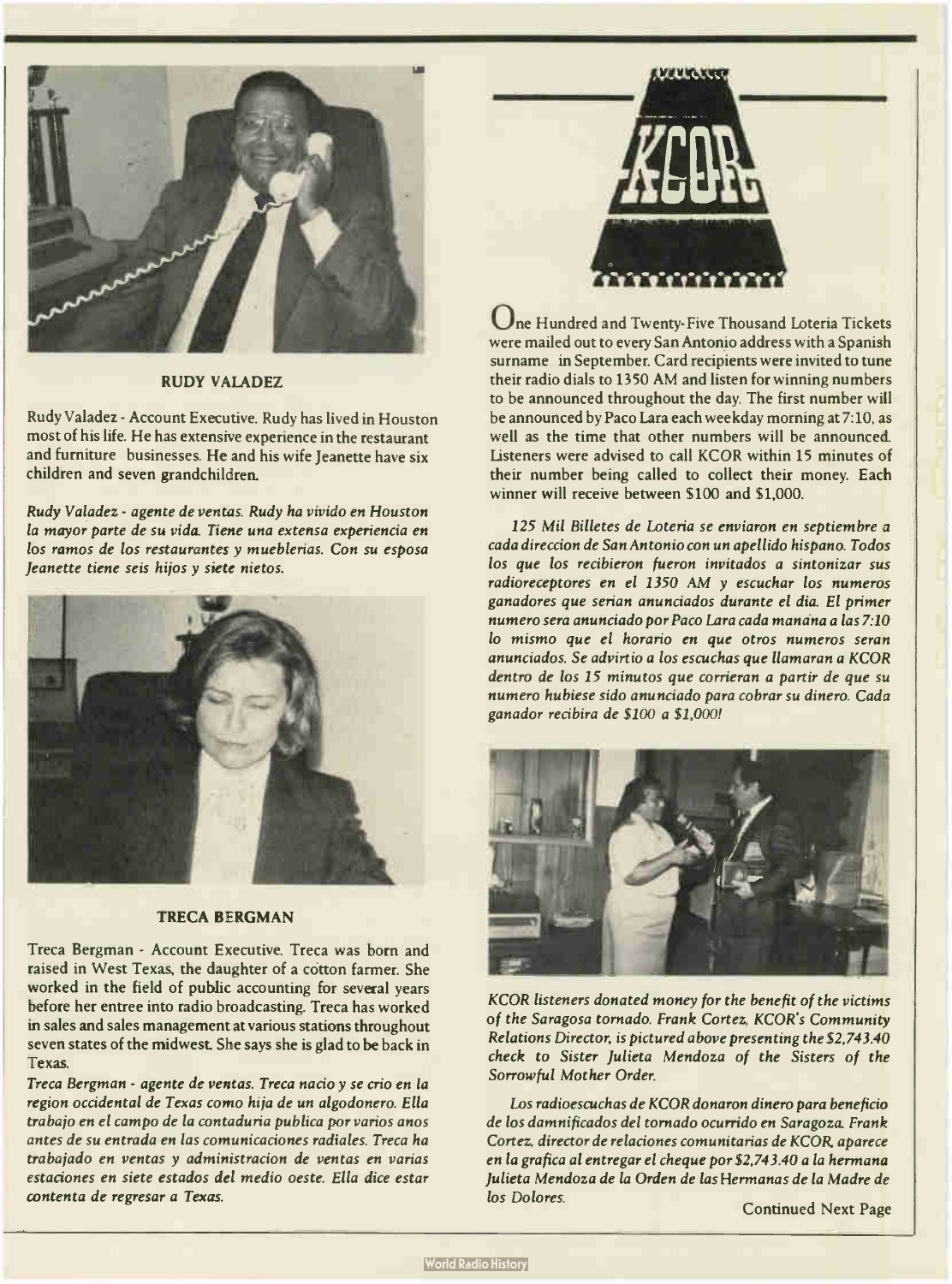The new " hot" program at KCOR is Cesar Camacho and Federico Rodriguez Alarcon's " La Papa Caliente". Their many years of radio experiences are shared with KCOR listeners as they discuss show business, tell jokes and talk about the big and little things going on in the world.

KCOR and Miller High Life Beer hosted the Fifth Annual Hispanic State Fair at La Villita from 1 PM to 11 PM Sunday, July 19. Thousands of KCOR listeners came to enjoy the music of Lola Beltran, Lorenzo de Monteclaro, Valentine Leyva, Rosario Olivo, El Mariachi Los Charros de Rafael Basulto and sixteen other groups and performers.

KCOR held a bicycle race for kids at Rosedale Park in August. There were two age divisions and prizes of \$100, \$50 and \$25 were awarded to the first, second and third place winners. Before the children's race began, KCOR Announcers Pepe Lupe Duarte, Federico Rodriguez Alarcon, Ramiro Sanchez Cordova, Sergio Hector Rodarte, Pilar Campo Redondo, Paco Lara y Amador Gonzales and Gilberto Villarreal got everyone enthused by holding their own bicycle race. The crowd cheered on their favorite announcers. Amador Gonzalez came in at the end— ten minutes after everyone else. He said he got lost



KCOR hosted a bicycle race for kids at Rosedale Park. KCOR llevo a cabo una carrera en bicicleta para ninos en el Parque Rosedale.

#### Scholarships Awarded

The company made three \$5,000 scholarships available to children of TMS employees in August Two applicants qualified for admission to Incarnate Word College in San Antonio and are currently attending:

Anna Maria Iturralde, daughter of Hope Madoz, Account Executive, KCOR

Marta Teresa Munoz, daughter of Luis Munoz, General Manager, KUNO



Lola Beltran won the audiences' hearts when she sang at the KCOR Hispanic State Fair. Lola Beltran se gano el corazon de la audiencia cuando canto en la Feria Estatal Hispana de KCOR

El nuevo programa "caliente" de KCOR es "La Papa Caliente" de Cesar Camacho y Federico Rodriguez Alarcon. Sus muchos anos de experiencia radiofonica son compartidos con los radioescuchas de KCOR al discutir acerca del mundo de los espectaculos, contar chistes y hablar de las cosas grandes y pequenas que ocurren en el mundo.

KCOR y la cerveza Miller High Life realizaron la Quinta Feria Estatal Hispana en La Villita de la una de la tarde a 11 de la noche el domingo 19 de julio. Miles de radioescuchas de KCOR disfrutaron de la musica de Lola Beltran, Lorenzo de Monteclaro, Valentina Leyva, Rosario Olivo, el Mariachi Los Charros de Rafael Basulto y otros <sup>16</sup> grupos y artistas.

KCOR llevo a cabo una carrera en bicicleta para ninos en el Parque Rosedale en agosto. Hubo dos divisiones por edades y premios de \$100, \$50 y \$25 fueron entregados a los ganadores del primero, segundo y tercer lugares. Antes del comienzo de la carrera, los locutores de KCOR Pepe Lupe Duarte, Federico Rodriguez Alarcon, Ramiro Sanchez Cordova, Sergio Hector Rodarte, Pilar Campo Redondo, Paco Lara y Amador Gonzales y Gilberto Villarreal mantuvieron a todos entusiasmados al realizar ellos su propia carrera en bicicleta. La multitud vitoreo a sus locutores favoritos. Amador Gonzales arribo a la meta de llegada diez minutos despues de los demas. Dijo que se habia extraviado.

"The greatest mistake you can make in life is to be continually fearing you will make one."

Elbert Hubbard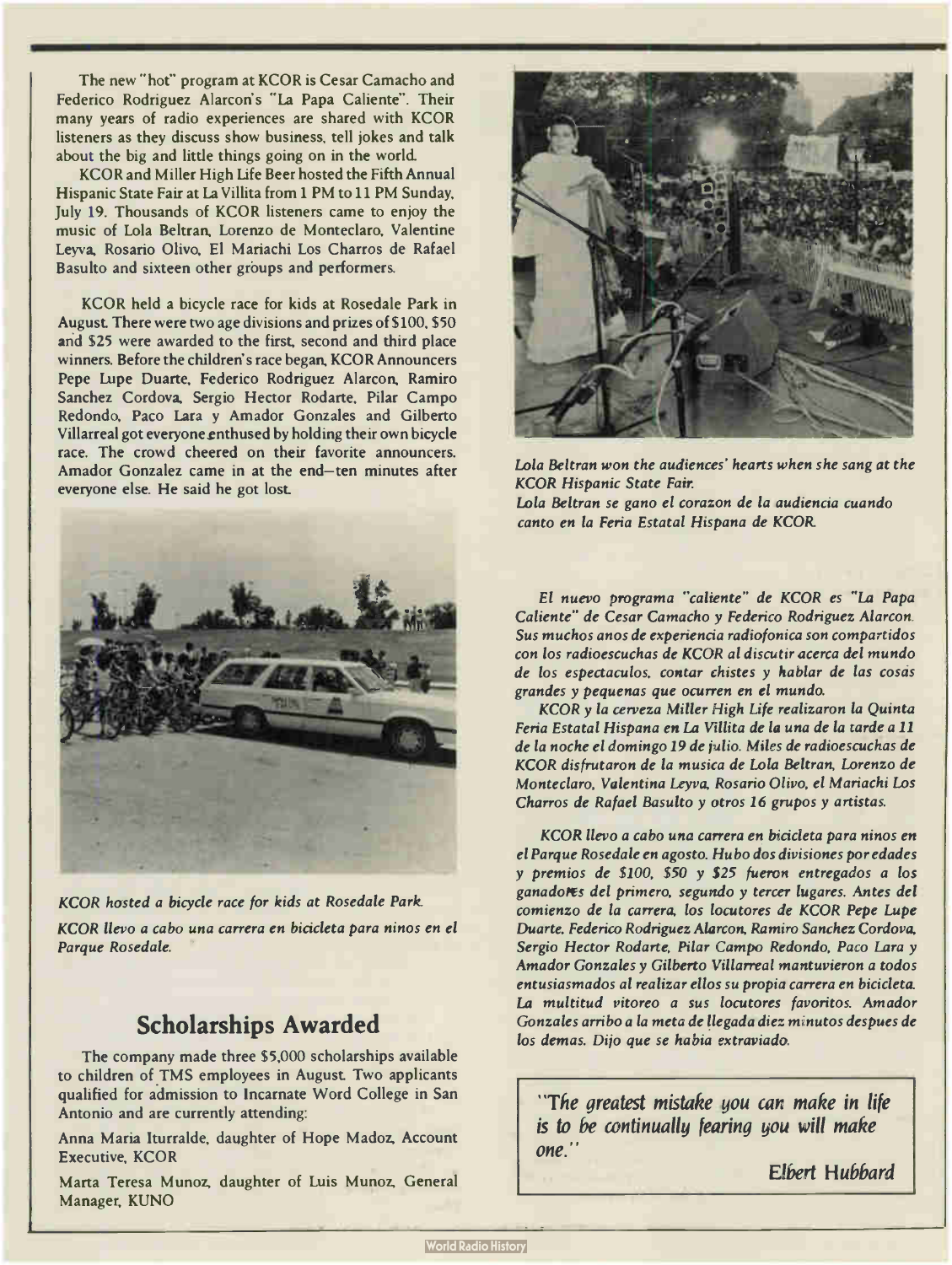

FM 105 • W010

An estimated 2.5 million people came during the eight days of the Taste of Chicago festivities, WOJO- FM sponsored

"South of the Border Night" at Taste of Chicago on July 2. Lisa Lopez and Tommy Olivencia headlined the show dedicated to the various types of music within the Hispanic culture.

Radio Ambiente celebrated the 4th of July at Supemercado La Justicia. That afternoon anyone who entered La Justicia had the chance to play La Llave Clave and over three hundred people came to try their luck with the treasurer chest

On July 10, WOJO hosted Cubs Spirit Day at Wrigley Field. One thousand WOJO listeners were given tickets to the baseball game and WOJO's Program Director Guillermo Prince and Pepe Saldivar broadcasted from the stands. Preceding the game. WOJO honored Cub sponsors and other clients at a special luncheon at Campeche Restaurant.

Radio Ambiente had the honor of being the host of the Pan American Games Athlete's Picnic on August 5. In coordination with Michigan City, Indiana volunteers and PAXI, the party for the yachting teams from all of the countries participating was a total success. Program Director Guillermo Prince was the Master of Ceremonies for the event

In August, WOJO participated in the Pan American Festival at Navy Pier. Working along with McDonald's, WOJO sponsored McDonald's night at the festivaL A bilingual Ronald McDonald was present to play and talk with the children. Radio Ambiente's on air personalities did live broadcasts from this event



On August 16. Radio Ambiente took part in a charity softball game sponsored by McDonald's. Fiesta Educativa supports Hispanic youth and their families by directing them toward the proper organizations specializing in their illness. Members of WOJO's staff participated in the benefit softball game.

El 16 de agosto, Radio Ambiente tomo parte en un juego de softbol de caracter benefico patrocinado por McDonald's. Fiesta Educativa apoya a la juventud hispana y sus familias al dirigirlas hacia las organizaciones apropiadas especializandose en sus enfermedades. Miembros del personal de WOJO participaron en el juego de softbol a beneficio.

Aproximadamente 2.5 millones de personas se hicieron presentes durante los ocho dias de las festividades del Taste of

Chicago. WOJO-FM 105 patrocino la " Noche al Sur de la Frontera" en el Taste of Chicago el dos de julio. Lisa Lopez y Tommy Olivencia encabezaron el espectaculo dedicado a los varios tipos de musica dentro de la cultura hispana.

Radio Ambiente celebro el 4 de julio en el Supermercado La Justicia. Esa tarde cualquiera que entrara a La Justicia tendria la oportunidad de jugar La Llave Clave y mas de trescientas personas fueron a probar su suerte con el cofre del tesoro.

El 10 de julio, WOJO llevo a cabo el Dia de Animar a los Cachorros en el Wrigley Field, Mil escuchas de WOJO recibieron boletos para el juego de beisbol y el director de programas de WOJO Guillermo Prince y Pepe Saldivar transmitieron desde las graderias. Antes del encuentro, WOJO honro a los patrocinadores de la promocion y a otros clientes en una comida especial en el Restaurante Campeche.

Como parte de su continuo apoyo a la comunidad, Radio Ambiente participo orgullosamente y apoyo a la Feria de las Flores, Fiesta del Sol, Carnaval Latinodel Barrio Empacadors, y Viva Mexico este verano.

Radio Ambiente tuvo el honor de ser anfitriona del Picnic de los Atletas de los Juegos Panamericanos el 5 de agosto. En coordinacion con Michigan City, voluntarios de Indiana y PAXI, la fiesta para los equipos de yates de todos los paises participantes fue todo un exito. El director de programas Guillermo Prince fuel el Maestro de Ceremonias del evento.

En agosto, WOJO participo en el Festival Panamericano en Navy Pier. En conjunto con McDonald's. WOJO patrocino la noche de McDonald's en el festival. Un Ronald McDonald bilingue estuvo presente para actuar y hablar con los ninos. Las personalidades al aire de Radio Ambiente transmitieron en vivo el evento.

Miami Sound Machine trajo su ritmo latino a Chicago el 19 de agosto. WOJO, junto con Pepsi Cola, patrocino este exitoso concierto en el Teatro Holiday Star en Merrilville, Indiana.

La Cuarta Edicion de Con Sabor a Mexico, el festival veraniego anual de Radio Ambiente, tuvo lugar de121 al 23 de agosto en el Parque Hawthorne. Lucha Villa, Timbiriche, Lorenzo Antonio. Juan Valentin, Los Caminantes, Laura Flores, Lisa Lopez y muchos mas hicieron de este evento lleno de estrellas todo un exito.

El director de noticias de Radio Ambiente, Luis de Gonzalez, recibio el prestigioso reconocimiento Micropluma de Oro el 29 de agosto en el banquete de APLI.

Una de las mas recientes promociones en el aire de WOJO es la de La Camiseta de Pepsi Los escuchas son requeridos a mandar una tarjeta en la cual hayan escrito Pepsi y WOJO-FM 105 Radio Ambiente. Un ganador se escoge cada dia y recibe camisetas de Radio Ambiente para toda la familial

El 15 de septiembre. WOJO celebro"El Grito"en la Petrillo Band Shell con una transmision en vivo. El Grito es una ceremonia civica conmemorando " El Grito de Independencia" de 1810. Los eventos incluyen un programa especial de discursos, lectura de poesia y una representacion del grito de 1810.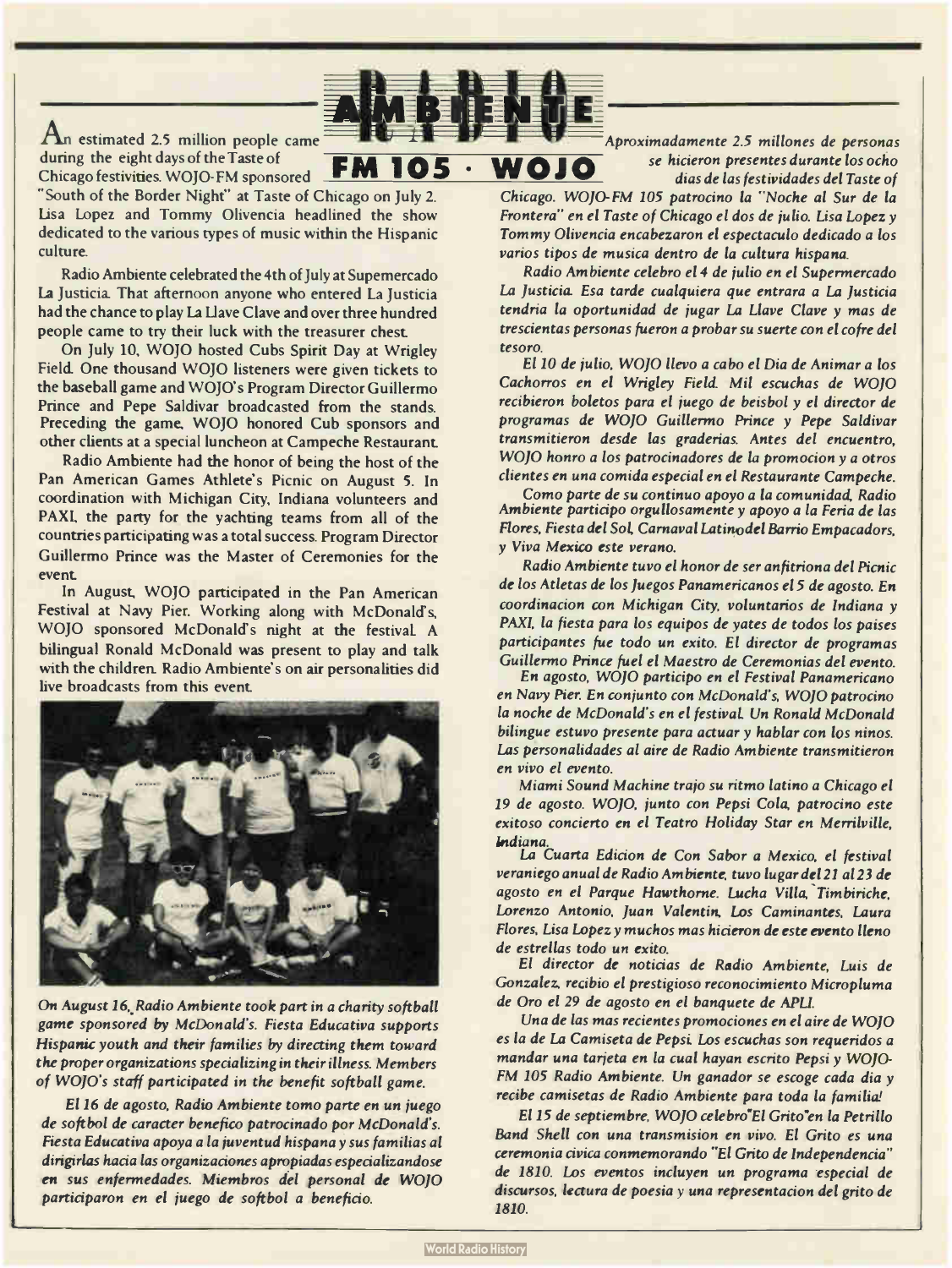

In a recent visit to Chicago, the popular singer Emmanuel was awarded a Gold Record from the U.S. and a Platinum Record from Mexico for his most recent LP. WOJO Program Director Guillermo Prince had the honor of presenting Emmanuel with the plaques.

En una reciente visita a Chicago, el popular cantante Emmanuel recibio un Disco de Oro de parte de los Estados Unidos y un Disco de Platino de Parte de Mexico por su mas reciente LP. El director de programas de WOJO Guillermo Prince tuvo el honor de entregar las placas a Emmanuel.

WOJO estuvo involucrada en muchas festividades en septiembre celebrando el Dia de la Independencia Mexicana. WOJO patrocino La Vista Previa Promocional de la Maquina Musical de la Compania Cervecera Miller. La Maquina Musical de Miller es un camion que se convierte en un escenario. El camion viaja por el pais llevando hasta el publico lo mejor del talento hispano gratuitamente. Para promover los conciertos, WOJO tuvo cuatro Llave Claves en diferentes sitios. Los conciertos trajeron talentos tales como Luis Angel y Carla de Leon.

Daniela Romo y Joan Sebastian vinieron a Chicago el 12 de septiembre y Radio Ambiente fue el patrocinador del concierto. Una promocion fue llevada a efecto en la cual los escuchas llamaron para cantar al unisono con la cancion que interpreta Daniela Romo " Coco Loco". Los mejores cantantes recibieron su mas reciente album y la oportunidad de competir por el gran premio, un viaje a Texas para ver a Daniela Romo en concierto.

Miami Sound Machine brought its Latin rhythm to Chicago on August 19. WOJO, along with Pepsi Cola, sponsored this successful concert at the Holiday Star Theatre in Merrilville, Indiana.

The Fourth Edition of Con Sabor a Mexico, Radio Ambiente's yearly summer festival, took place on August 21 -23 at Hawthorne Park. Lucha Villa, Timbiriche, Lorenzo Antonio, Juan Valentin, Los Caminantes, Laura Flores, Lisa Lopez and many more made this star-studded event a success.

Radio Ambiente's News Director, Luis de Gonzalez, received the prestigious Micropluma de Oro award on August 29 at the APLI banquet.

One of WOJO's latest on- air giveaways is the Pepsi T-Shirt Promotion. Listeners are asked to send in a card on which they have written Pepsi and WOJO-FM 105 Radio Ambiente. A winner is chosen every day and receives Radio Ambiente T-shirts for the entire family

WOJO was involved with many festivities during September celebrating the Mexican Independence Day. WOJO sponsored the Miller Brewing Company's Maquina Musical Promotional Preview. Miller's Maquina Musical is a truck which converts into a stage. The truck travels around the country bringing top name Hispanic talent free to the public. WOJO, to promote the concerts, did four Llave Claves at the different sites. The concerts brought such talent as Luis Angel and Carla de Leon.

Daniela Romo and Joan Sebastian came to Chicago on September 12 and Radio Ambiente was the sponsor of the concert A promotion was held in which listeners called in to sing along with Daniela Romo's song "Coco Loco". The best singers were given her latest album and the chance to compete for the grand prize, a trip to Texas to see Daniela Romo in concert

On September 15, WOJO celebrated El Grito at the Petrillo Band Shell with a live broadcast El Grito is a civic ceremony commemorating the "Cry of Independence" of 1810. The events include a special program of speeches, poetry readings and a re-enactment of the cry of 1810.



During the month of September, Radio Ambiente participated in and supported the 26th Street Chamber of Commerce Parade on September 13 and the La Villita Festival on September 10 - 13.

Durante el mes de septiembre, Radio Ambiente participo y apoyo el Desfile de la Camara de Comercio de la Calle 26 el 13 de septiembre y el Festival La Villita del 10 al 13 de septiembre.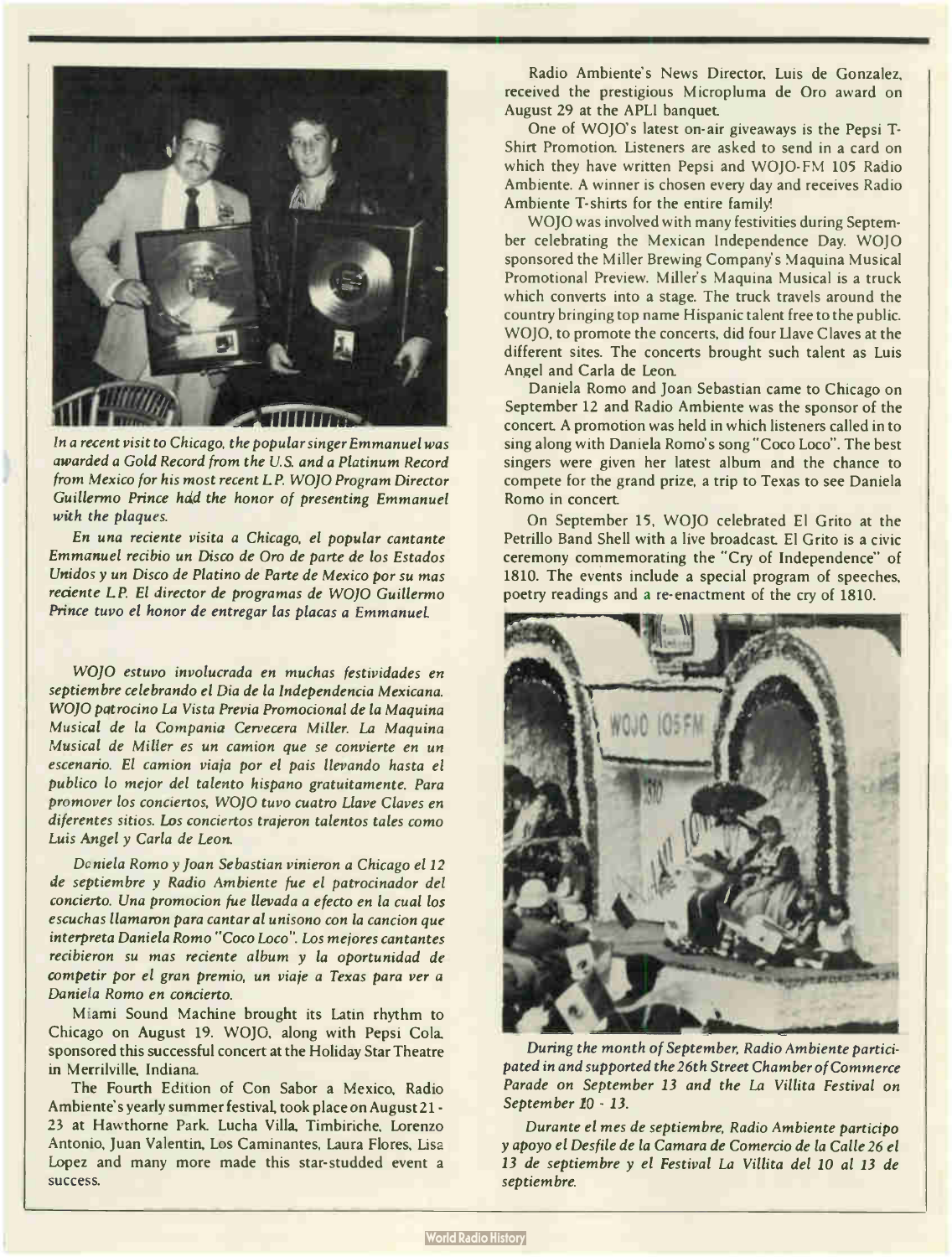## **WIND**

On Sunday, August 16, Fiesta Educativa held their second annual celebrity softball game. Fiesta Educativa is a non- forprofit organization which helps Hispanic handicapped children. The event was held in Waveland Park near Chicago's beautiful lakefront with the help of WIND "La Tremenda", WOJO Radio Ambiente, and the Hispanic Association of McDonald's Owners. The day's activities included pony rides, face painting, mariachis, a Ronald McDonald stage and the Roberto Clemente Steel Band.

WIND "La Tremenda" has been the official station for the Urban Rodeo sponsored by Cibco Importing Beer in Joliet, Illinois. The rodeos are held every other Sunday and will be held through October. There is live entertainment at each rodeo and WIND Announcer Armando Perez y Martinez does a remote.

Congratulations to Isabel Muniz Arrambide for being named by "Hispanic USA" as one of the 100 Outstanding Hispanic Women in Communications. Isabel is Public Relations Director for WIND La Tremenda. Born and raised in Chicago, her parents— both from Northern Mexico stressed the importance of an education as well as maintaining her native language and culture. She has never let this advice go unheeded.



Isabel Muniz Arrambide, Director of Public Relations, is pictured above accepting a plaque from Mayor William Luna. Mayor Luna is with the Chicago Selective Service System and was able to inform the public on the benefits they offer at the Cinco de Mayo Festival. Their endeavor was so successful they felt that a plaque was in order as a token of appreciation.

Isabel Muniz Arram bide, directora de relaciones publicas, aparece en la grafica al aceptar una placa de parte del Alcalde William Luna. El alcalde Luna esta en el Sistema de Servicio Selectivo de Chicago y pudo informar al publico acerca de los beneficios que se ofrecen durante el Festival del Cinco de Mayo. Su esfuerzo tuvo tal exito que decidieron entregar una placa como muestra de reconocimiento.



Catching the last hot rays of summer, WIND sold its first fajita cookoff remote! The remote took place from Galvin Buick Dealership with Filiberto Prieto as DJ and Mike Kasanoff as Account Executive. A precedent was definitely set in Chicago!

Con los ultimos y calientes rayos del verano, WIND vendio su primer remoto de asado de fajitas en el exterior. El remoto tuvo lugar en Galvin Buick Dealership con Filiberto Prieto como animador y Mike Kasanoff como agente vendedor. Un precedente fue sentado definitivamente en Chicago!

The Hispanic Chamber of Commerce of Wisconsin and the MATC organized an economic development conference in Milwaukee on August 20 and 21. The conference was the first ever in the midwest and showed the importance of stimulating business and economic development in Hispanic markets. Among the speakers was Mayor Cisneros of San Antonio, as well as the Governor and Sen Kasten of Wisconsin Juan Montenegro, Sales Manager, was a speaker on emerging Hispanic markets in the midwest

Program Director Miguel Franco was selected to be a panelist at the Annual NAB Convention in Anaheim, California September 9th through the 12th. Miguel will also be travelling to Brazil, Argentina, Ecuador and Colombia with the Secretary of State, Jim Edgar, and a Hispanic group of businessmen November 1st through the 15th. Miguel will be the only media representative travelling with the group to promote foreign investment in the United States.

The Puerto Rican community celebrated their Fiestas Patronales in Humboldt Park in Chicago again this year, and WIND was there celebrating along with them. The week long festival is accompanied by a parade, dignataries banquet and festivaL Rubiani De La Rosa, WIND newscaster and prominent Chicago Puertorican broadcast, live from the festival.

Indianapolis, Indiana, which is 250 miles southeast of Chicago, recently hosted Fiesta '87, an annual festival held in conjunction with the Pan American games. The festival is Indiana's largest Hispanic cultural event WIND was there live on Saturday. August 1, with prizes and Alberto Agusto as DJ. This was the first time a Spanish language radio station from Chicago had ever broadcast live from this illustrious event in Indianapolis.<br>
Continued Next Page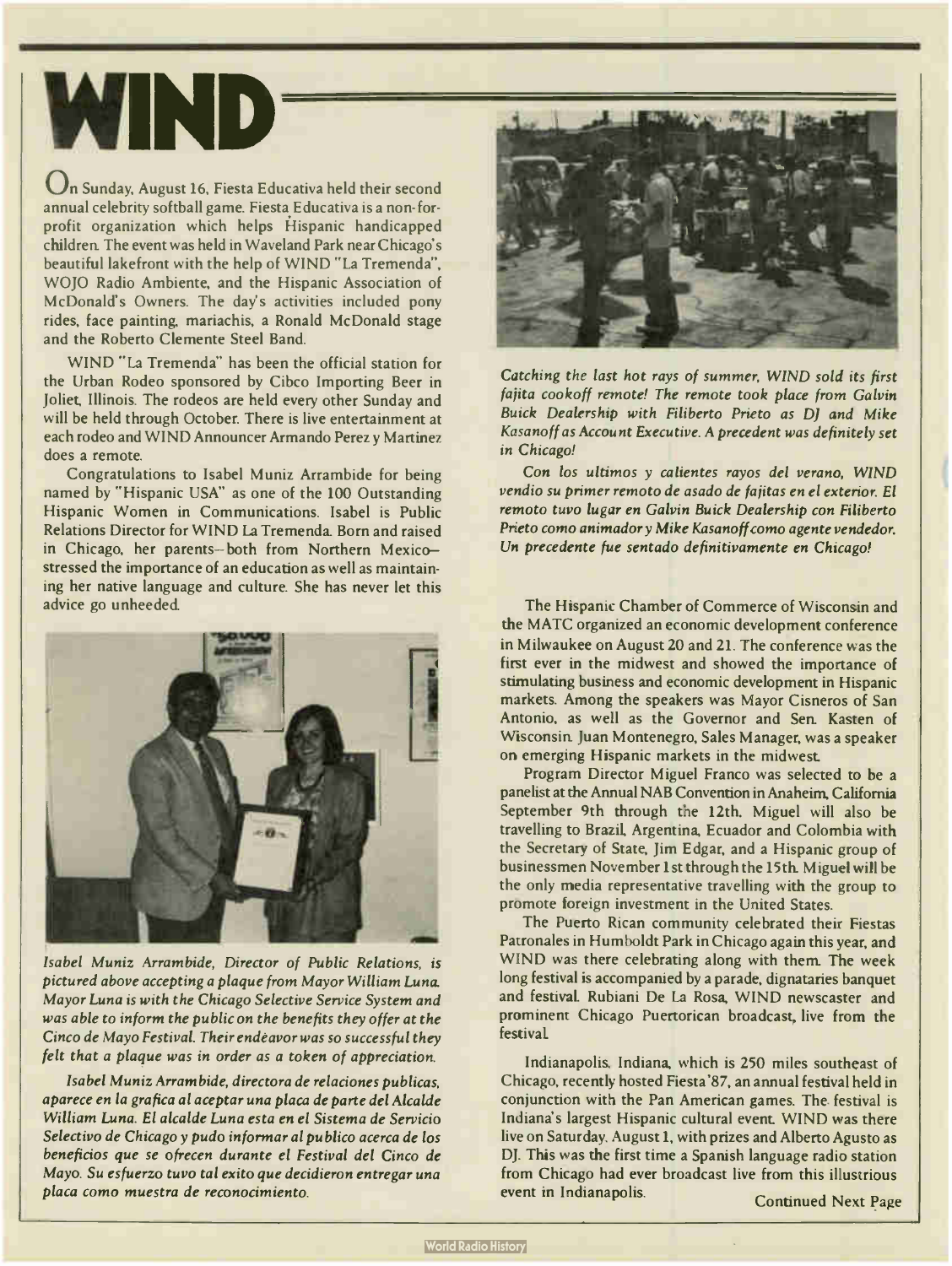### FOUR EMPLOYEES JOIN WIND'S SALES DEPARTMENT



LAURA DE LA MATA ACCOUNT EXECUTIVE

Laura previously worked for WBBM-TV Channel 2 as Sales Assistant for 2½ years. In addition, Laura worked for J. Walter Thompson and WGN TV and Radio as Sales and Production Assistant. Laura is originally from Long Island, New York



ITALINA DREAS ACCOUNT EXECUTIVE Italina was promoted to Account Executive after having successfully run the Collections Department at WIND. She started with the station in November 1985 as the receptionist

Laura De La Mata - agente de yentas. Laura trabajo anteriormente en WBBM-TV Canal 2 como asistente en yentas durante dos anos y medio. Ademas trabajo en J. Walter Thompson y WGN TV y Radio como asistente de yentas y produccion. Laura es originaria de Long Island, New York.

Italina Dreas - agente de ventas. Italina fue ascendida a agente de yentas despues de haber atendido con gran exito el Departamento de Cobranzas de WIND. Ella comenzo en la estacion en noviembre de 1985 como la recepcionista.



GLORIA RODRIGUEZ SALES ASSISTANT

Gloria has several years secretarial experience having worked for a real estate company for one year, executive secretary in the sales department of the Hyatt Hotels for two years; and one year in the Cook County Hospital Social Service Department. Gloria is originally from Guanajuato, Mexico.



FRANCO VERA ACCOUNT EXECUTIVE

Franco previously was regional manager in the Hispanic community for City 8z Suburban Distributors, distributors of Stroh's and Coors beer. In addition, Franco worked for Rena Ware as Division Manger for 6 years. He is well known in the community and occasionally sings at Special events. Franco is originally from Zacatecas, Mexico.

Gloria Rodriguez - asistente de yentas. Gloria tiene varios anos de experiencia secretarial habiendo trabajado en una compania de bienes raices durante un ano; secretaria ejecutiva en el departamento de yentas de los Hoteles Hyatt por dos anos: y un ano en Departamento de Servicio Social del Hospital del Condado Cook. Gloria es originaria de Guanajuato, Mexico.

Franco Vera - agente de yentas. Franco fue anteriormente gerente regional en la comunidad hispana en City& Suburban Distributors, distribuidores de las cervezas Stroh's y Coors. Ademas Franco trabajo en Rena Ware como gerente divisional por seis anos. El es bien conocido en la comunidad y ocasionalmente canta en eventos especiales. Franco es originario del estado de Zacatecas, Mexico.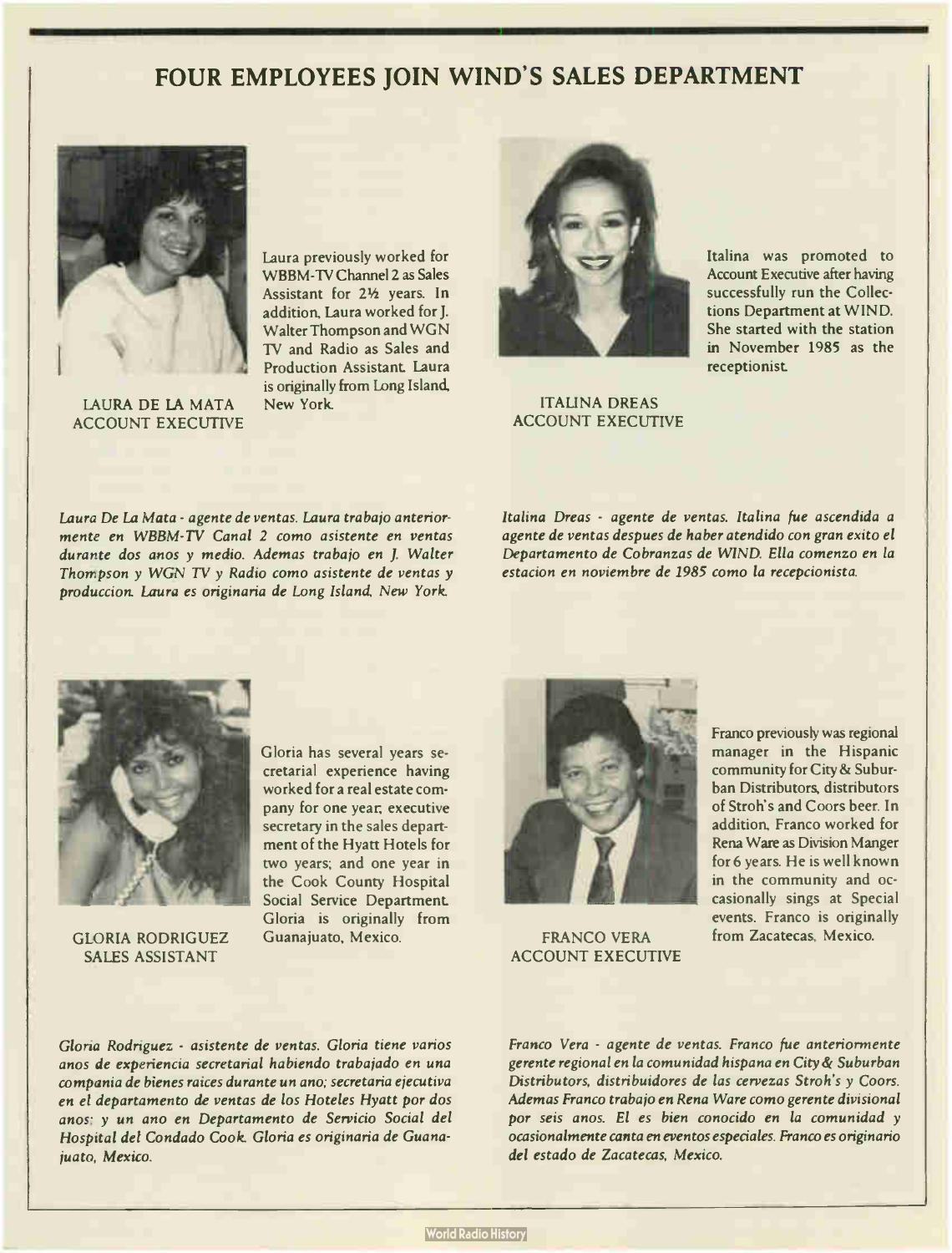

#### EVA GUERRERO

Eva Guerrero has joined WIND as Collections Manager. Eva studied business administration at the University of Santo Domingo. She worked for two years in traffic and collections at WOPA, a broker radio station. She has also worked for four years in collections and customer service for HMO. Eva is originally from the Dominican Republic

Eva Guerrero ha entrado a WIND como gerente de cobranzas. Eva estudic administracion de empresas en la Universidad de Santo Domingo. Trabajo por dos anos en Trafico y Cobranzas en WOPA Tam bien ha trabajado por cuatro anos en cobranzas y servicio al consumidor en HMO. Eva es originaria de la Republica Dominicana.

### Health Benefits Increased To \$1,000,000 Coverage

The Tichenor Media System has increased the maximum benefit paid by the company's health insurance plan from \$250,000 to \$1,000,000. This means that you or any member of your family covered under the company's health insurance plan will be protected for up to \$1,000,000 of medical expenses during their lifetime. This increase in your insurance coverage was implemented because of the rising cost of health care and will be paid for by the company with no increase in premium payments by the employees

El domingo 16 de agosto, Fiesta Educativa llevo a cabo su segundo juego anual de softbol de celebridades. Fiesta Educativa es una organizacion no lucrativa que da ayuda a los ninos hispanos incapacitados. El evento ocurrio en el Parque Waveland cerca de la hermosa area del lago en Chicago con la colaboracion de WIND "La Tremenda", WOJO Radio Ambiente y la Asociacion Hispana de Propietarios de McDonald's. Las actividades del dia incluyeron paseos en pony, pintura facial, mariachis, la actuacion de Ronald McDonald y la Roberto Clemente Steel Band.

WIND "La Tremenda" ha sido la estacion oficial del Rodeo Urbano patrocinado por Cibco Importing Beer en Joliet, Illinois. Los rodeos se llevan a cabo.cada tercer domingo y tendran lugar en el mes de octubre. Hay variedad en vivo en cada rodeo y el locutor de WIND, Armando Perez y Martinez realiza un control remoto.

Felicitaciones para Isabel Muniz Arrambide por haber sido nombrada por "Hispanic USA" como una de 100 Mujeres Hispanas Sobresalientes en Comunicaciones. Isabel es directora de relaciones publicas de WIND La Tremenda. Nacida y criada en Chicago, sus padres— ambos del norte de Mexico hacen hincapie en la importancia de una educacion asi como tambien el mantener su lenguaje y cultura nativos. Ella nunca ha dejado de seguir este consejo.

La Camara de Comercio Hispana de Wisconsin y el MATC organizaron una conferencia sobre desarrollo economico en Milwaukee el 20 y 21 de agosto. La conferencia fue la primera que se ha celebrado en el medio oeste y mostro la importancia de estimular empresas y el desarrollo economico en los mercados hispanos. Entre los oradores estuvieron el Alcalde Cisneros de San Antonio y el Gobernadory el Senador Kasten de Wisconsin. Juan Montenegro, gerente de yentas, hizo la ponencia sobre los mercados hispanos surgientes en el medio oeste.

El director de programas Miguel Franco fue seleccionado como miembro de un grupo especial en la Convencion Anual de la NAB en Anaheim, California del 9 al 12 de septiembre. Miguel viajara tambien a Brasil, Argentina, Ecuador y Colombia con el Secretario de Estado, Kim Edgar, y un grupo hispano de hombres de empresa del primero al quince de noviembre. Miguel sera el unico representante de los medios de comunicacion que viaje con el grupo para promover la inversion extranjera en Estados Unidos.

La comunidad puertorriquena celebro sus Fiestas Patronales en el Parque Humboldt en Chicago otra vez este ano y WIND estuvo ahi celebrando con ella. El festival de una semana esta acompanado por un desfile, un banquete para los dignatarios y un festival. Rubiani De La Rosa, locutor de noticias de WIND y prominente puertorriqueno de Chicago, transmite en vivo desde el festival.

Indianapolis, Indiana, que esta a 250 millas al sureste de Chicago, fue sede recientemente de Fiesta '87, un festival anual celebrado en conjuncion con los Juegos Panamericanos. El festival es el evento cultural hispano mas grande de Indiana. WIND estuvo presente en vivo el sabado primero de agosto con premio y Alberto Agusto como animador. Esta fue la primera vez que una estacion en el lenguaje espanol de Chicago ha transmitido en vivo este evento ilustre de Indianapolis.

•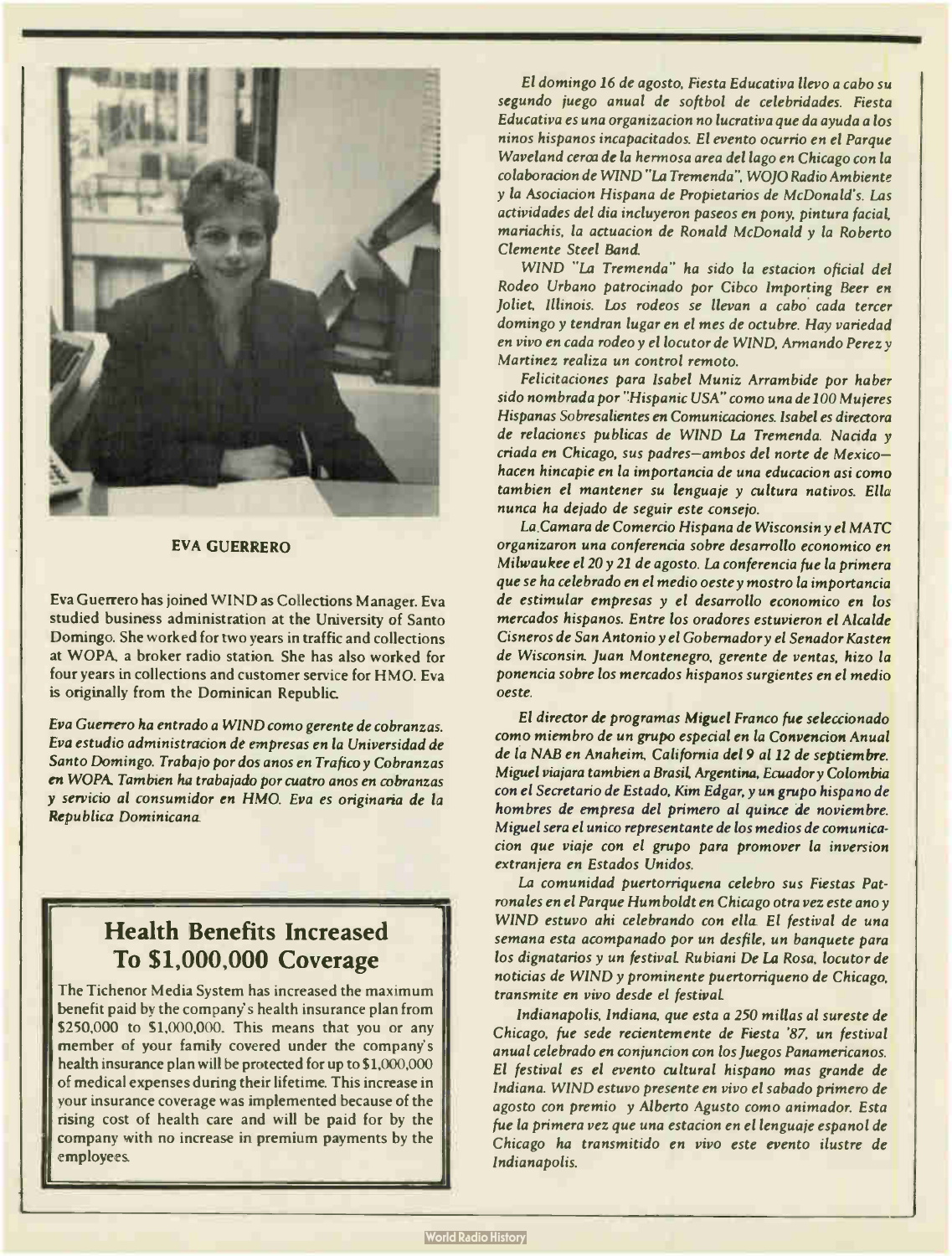## 020 E B 4 E N 1

KBNA has affiliated with the Texas State Network's Spanish Information Service. A satellite receiving dish has been installed at the Trowbridge studios and the stations are now able to incorporate national and state stories into their newscasts.

KBNA coordinated the Sunny Ozuna Appreciation Dance which was held at the El Paso County Coliseum July 24. Fourteen local groups participated and funds raised were given to Tex-Mex singer Sunny Ozuna, who suffered a heart attack in June.

KBNA AM/FM, Coca Cola and Budweiser sponsored the four day " Budweiser Fiesta de las Flores" September 4 through 8. Four major events highlighted the Labor Day fiesta, with Ray Camacho performing on September 4, Fats Domino performing on September 5, Vikki Carr melting hearts on September 6 and the coronation of the fiesta queen on September 7. Other events included a parade on Montana Avenue and Cotton Street and a 10,000 meter run. All major events were held at the Hugo Meyer Field in Washington Park, Money raised from the fiesta will be awarded in scholarships and other charitable contributions.

El Paso's Planned Parenthood affiliate and KBNA-FM are taking the local lead in disseminating the sounds of abstinence. Two Mexican pop songs that encourage teenagers to "just say no" to sex are making their way into El Paso homes via 600 free copies of the record, distributed by Planned Parenthood, and air play on KBNA The two duets sung in Spanish and entitled "Restrain Yourself' and "When We're Together" are sung by Mexican songstress Tatiana Palacios, 18, and ex-Menudo star Puerto Rican Johnny Lozada Correa, 19.



Fats Domino sports a KBNA baseball cap as he performs for the crowds at the " Budweiser Fiesta de las Flores".

Fats Domino luce una cachucha de beisbol de KBNA al actuar para el publico en la " Budweiser Fiesta de las Flores."

KBNA se ha afiliado al Texas State Network's Spanish Information Service. Un plato receptor de satelite ha sido instalado en los estudios de Trowbridge y las estaciones pueden ahora incorporar notas a nivel nacional y estatal en sus noticiarios.

KBNA coordino el Baile de Reconocimiento para Sonny Ozuna el cual tuvo lugar en el Coliseo del Condado de El Paso el 24 de julio. <sup>14</sup> grupos locales participaron y los fondos recaudados se entregaron al cantante Tex-Mex Sunny Ozuna quien sufrio un ataque al corazon en junio.

KBNA AM/FM, Coca Cola y Budweiser patrocinaron la "Budweiser Fiesta de las Flores" del 4 al 8 de septiembre. Cuatro eventos principales realzaron la fiesta del Dia del Trabajo, con Ray Camacho presentandose e14 de septiembre, Fats Domino el dia 5, Vikki Carr derritiendo corazones el 6 y la coronacion de la reina de la fiesta el 7 de septiembre. Otros eventos incluyeron un desfile por la Avenida Montana y Calle Cotton y una carrera de 10,000 metros. Todos los eventos principales tuvieron lugar en el Hugo Meyer Field en el Parque Washington. El dinero recaudado en la fiesta sera entregado como becas y otras contribuciones caritarivas.

La afiliada Planned Parenthood de El Paso y KBNA-FM estan tomando localmente la delantera en diseminar los sonidos de la abstinencia. Dos canciones mexicanas "pop" que instan a los adolescentes a "solo di no" al sexo se estan escuchando en los hogares de El Paso mediante 600 copias gratuitas del disco, distribuido por Planned Parenthood y tocado al aire en KBNA Los dos duetos, cantados en espanol e intitulados "Abstente tu Mismo" y " Cuando Estamos Juntos" son interpretados por la cantante mexicana Tatiana Palacios, 18, y un ex-menudo, el puertorriqueno Johnny Lozada Correa, 19,



Big Al and Jessica boast "Two Tons of Fun" on the new billboard located at 1-10 and Trowbridge in El Paso.

Big Al y Jessica lucen "Dos Toneladas de Diversion" en el nuevo cartelon localizado en 1-10 y Trowbridge en El Paso.